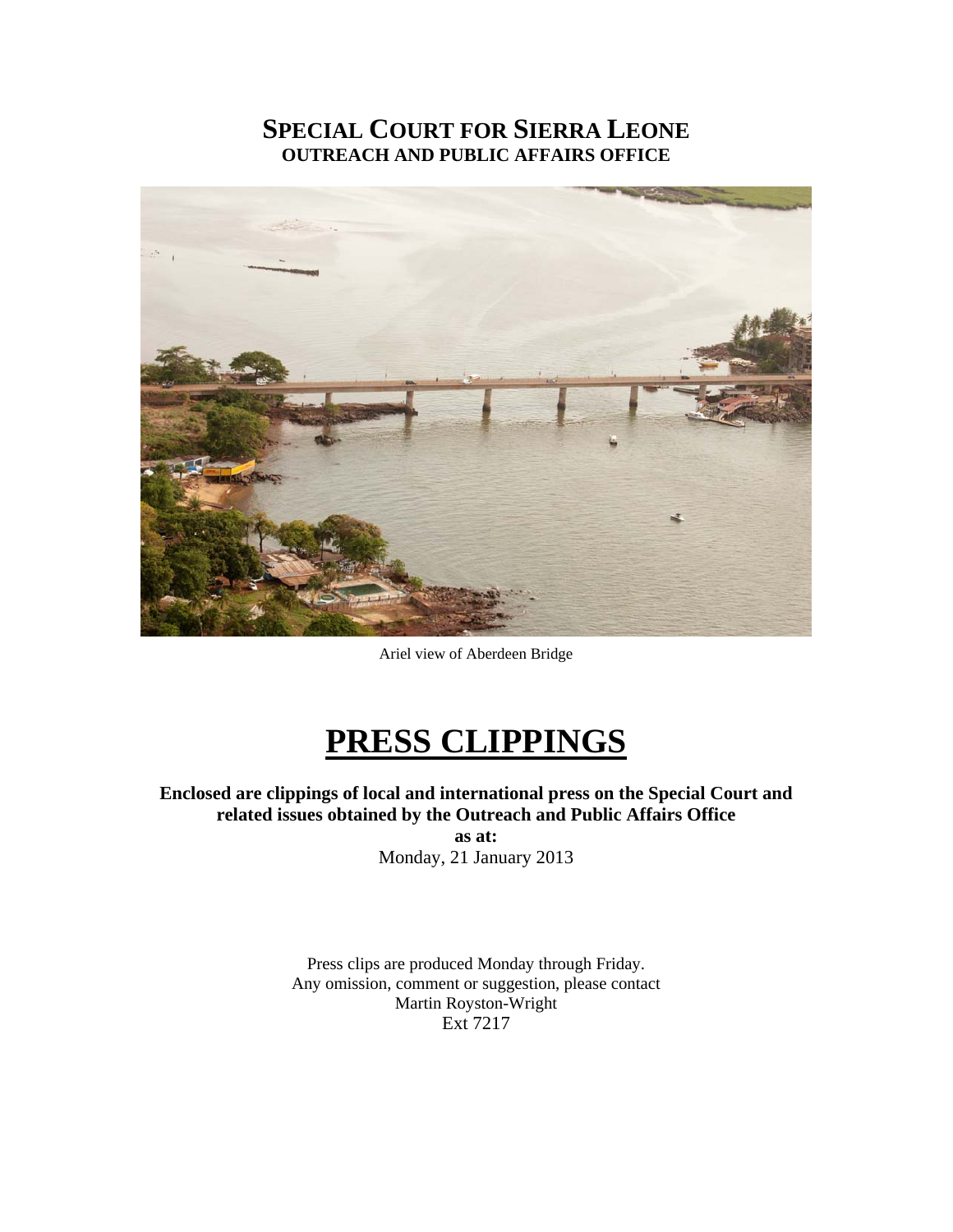| <b>Local News</b>                                                          |           |
|----------------------------------------------------------------------------|-----------|
| Liberia's Charles Taylor Wants Presidential Pension / Sierra Express Media | Page 3    |
| <b>International News</b>                                                  |           |
| Liberian Institutions Are Weak - Special Court / The New Dawn              | Page 4    |
| Ensure Justice for Key Ivorian Suspect / Human Rights Watch                | Pages 5-6 |
| Obama Signs Law to Hunt Down Kony / Daily Monitor                          | Page 7    |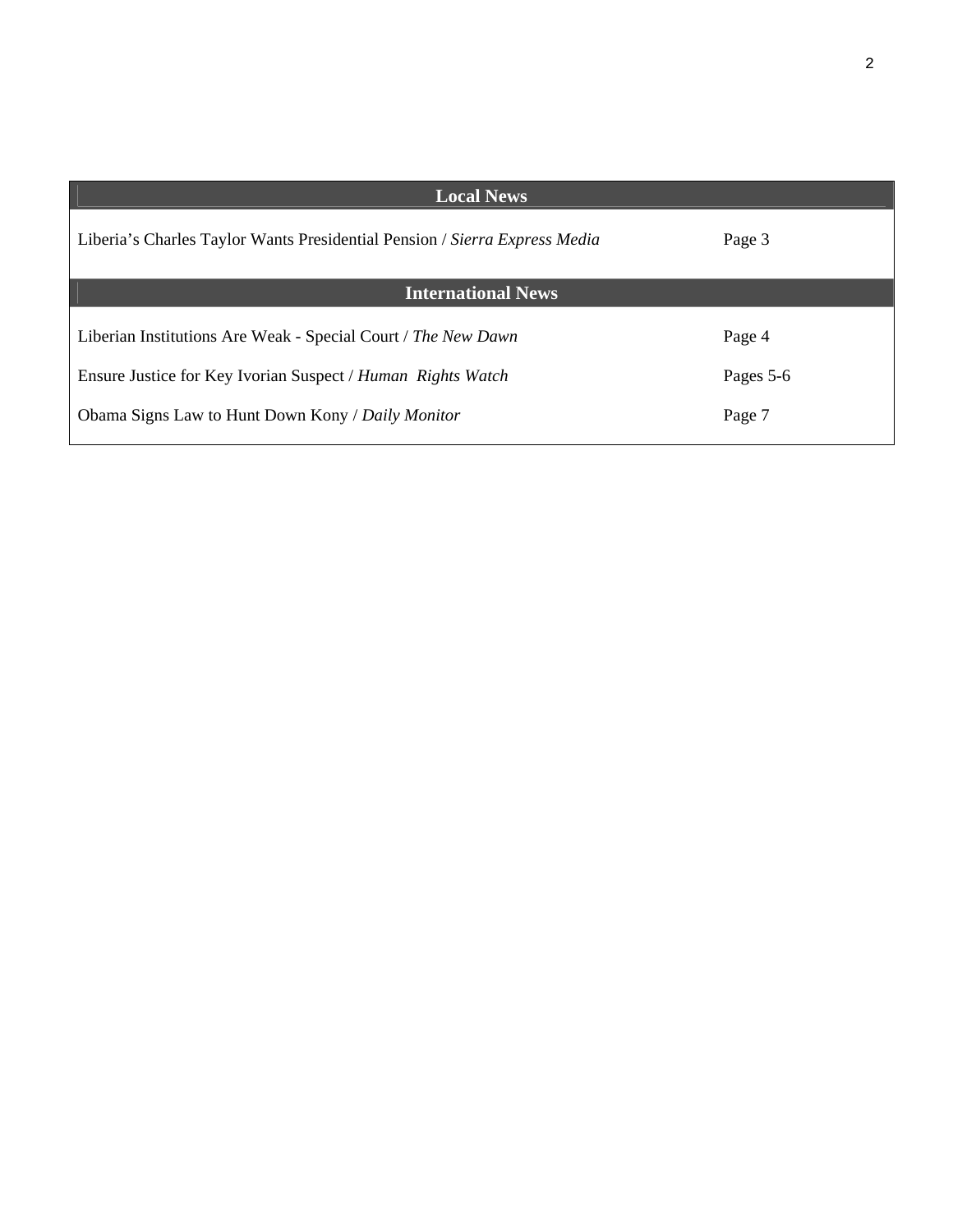#### Sierra Express Media Friday, 18 January 2013

# Liberia's Charles Tay wants presidential pensi

The letter purportedly from Taylor says the withholding of his presidential pension is a "mammoth injustice". Last May, a UN-backed court sentenced him to 50 years in prison on 11 counts of war crimes. He became the first former head of state to be convicted on such charges by an international court since the Nuremberg trials of Nazis after World War II. Taylor, who is in jail at The Hague, is appealing against the judgement by the UN-backed Special Court for Sierra Leone. It ruled that as Liberia's president, he aided and abetted Sierra Leone's rebels during the 1991-2002 civil war. Family's needs The BBC's Jonathan Paye-Layleh reports from the capital, Monrovia, that the signature on the letter very much looks like that of Taylor. However, the letter contains some simple spelling errors, such as "principal" for principle, "cease' for seize and "giving" for given, he says.

"May I, with respect, request in this formal manner the intervention of this august body in bringing an end to this mammoth injustice "Charles Taylor Liberia's ex-leader This has raised questions about whether Taylor personally wrote the letter, our correspondent adds. However, Taylor's brother-in-law Arthur Saye told our reporter that the ex-president did write the letter. The letter also calls for the government to give accommodation and diplomatic passports to Taylor's wife Victoria and his two daughters."The fact is that I have not received my entitlement as set out under the law as a former president of Liberia since I resigned the office on August 11, 2003," the letter to the senate reads."May I, with respect, request in this formal manner the inter-

vention of this august body in bringing an end to this mammoth injustice and cause my law annuities to be made available to me." Taylor is also quoted in the letter as saving that he is entitled to consular access and diplomatic services at The Haque, but he has been "denied that right". Our correspondent says Liberian law states that a former president who has "honourably retired to private life and who is not in any way gainfully employed by government" would receive a pension equal to half the salary of the incumbent president.

Taylor timeline

o 1989: Launches rebellion in Liberia

o 1991: RUF rebellion starts in Sierra Leone

o 1997: Elected president after a 1995 peace deal

o 1999: Liberia's Lurd rebels start an insurrection to oust Taylor

o June 2003: Arrest warrant issued; two months later he steps down and goes into exile to Nigeria

o March 2006: Arrested after a failed escape bid and sent to Sierra Leone

o June 2007: His trial opens - hosted in The Hague for security reasons

o April 2012: Convicted of aiding and abetting the commission of war crimes o May 2012: Sentenced to 50 years in jail

o June 2012: His lawyers say he will appeal against his conviction

Taylor was forced into exile in Nigeria in 2003 after the Liberians United for Reconciliation and Democracy (Lurd) rebel discussed by MPs next w

#### movement laid siege to Monrovia.

His private villa on the outskirts of the city is in a poor state and his once prestigious mansion in his hometown of Arthington, some 40km (25 miles) west of Monrovia, is in ruins and covered by overgrown vegetation, our correspondent says.

The letter also told legislators of the "sacred and overriding" principle that justice must not only be done, but should manifestly and undoubtedly be seen to be done", our reporter adds. The letter was read out during a plenary session of the upper house on Tuesday, and would be discussed by

MP's next week, Mr : **blee** Senator Lahai Lansanah, who is a mem-

**REUTER** 

ber of the governing United Party (UP), said: "Taylor's request about retirement benefits should be given due consideration because he served this country as president."Taylor was arrested in 2006, while trying to flee Nigeria.

He apparently feared that the Nigerian government would bow to pressure from the US to hand him over to the UN-backed court to stand trial.

The court was set up in 2002 to try those who bore the greatest responsibility for the war in Sierra Leone in which some 50,000 people were killed.

During the appeals process, Taylor will remain in The Hague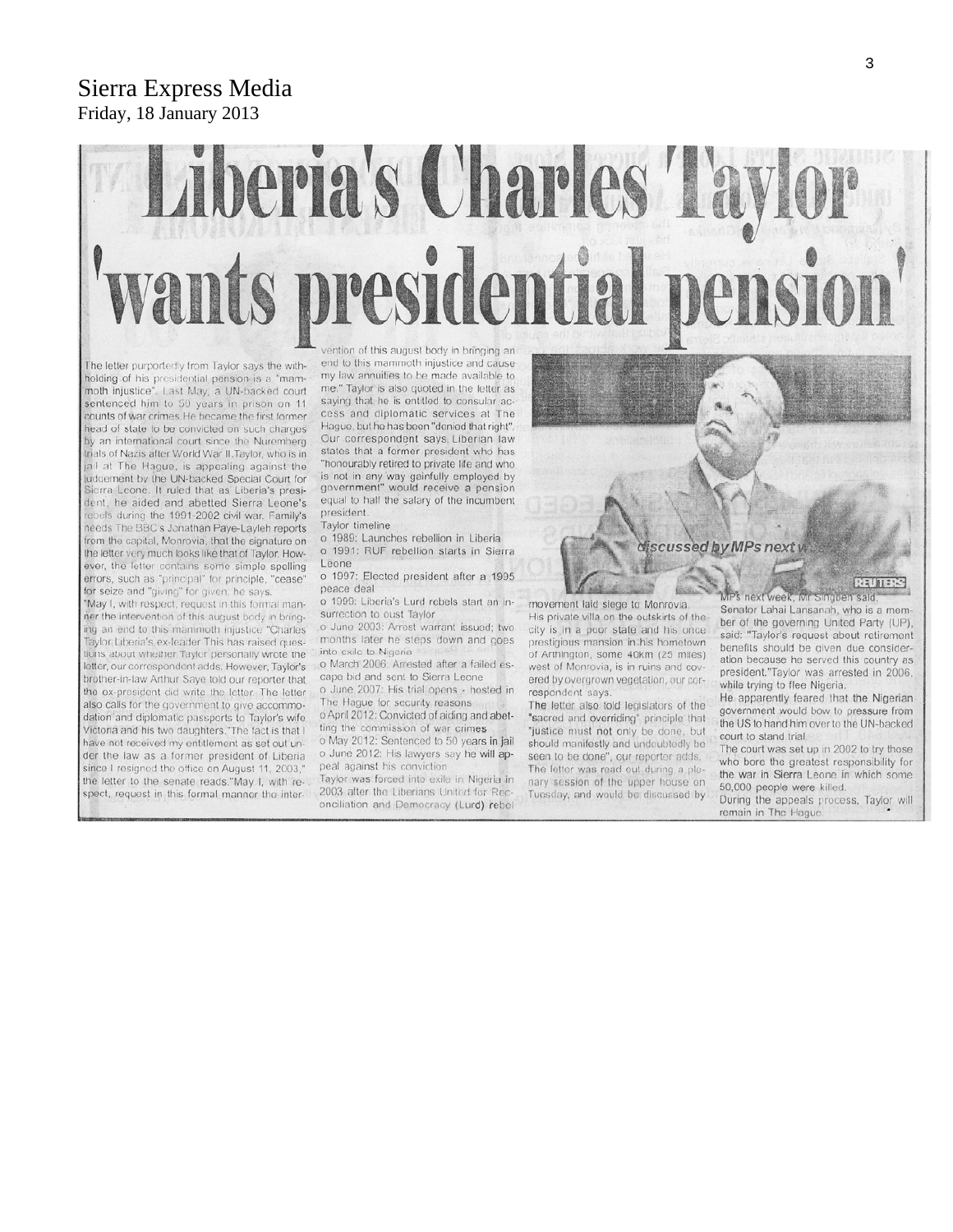Friday, 18 January 2013

#### **Liberian Institutions Are Weak - Special Court**

The United Nations backed-Special Court for Sierra Leone (SCSL) has said the capacities of Liberian institutions are weak and unable to meet the needs of its citizenry.

The court made this known in its findings dubbed: "Making Justice Count, Assessing the Impact and Legacy of the Special Court for Sierra Leone and Liberia." The study was conducted in league with Liberian NGOs Network (LINNK) in June and July, 2012.

The exercise followed immediately after the sentencing of former President Charles Taylor, with the aim of getting an overall picture of the impact and legacy of the Court in the two countries.

The hybrid-tribunal noted that while having improved since 2003, there remains an insidious problem that obstructs the country's growth and the government's ability to govern effectively.

"The capacities of Liberian state institutions still remains weak and unable to meet the needs of Liberians despite having improved since 2003," the court said in its research results.

It said the 2012 UNSC report on Liberia states that the development of the army is "constrained by limited opportunities and resources to conduct practice operations as needed to sustain training and build skills."

The report furthered that the over 4, 200-strong national police force probably needs to be expanded to 8, 000, but improving the very poor conditions of service for the force is even more urgent.

Speaking of the judiciary here, the survey indicated that it is faced with significant inadequacies, including lack of qualified personnel, insufficient funding and corruption.

The tribunal said since the end of the war, there has been significant reform of the police, army and judiciary in Sierra Leone and Liberia, including training, restructuring and the promotion of discipline.

But, on the contrast, Sierra Leone is ahead of Liberia, noting that Sierra Leone's activities have focused on governance reforms, such as judicial reform, parliamentary assistance and decentralization.

"Since the Sierra Leone TRC report was issued in October 2004, there has been significant reform of the judiciary. Court buildings were erected to cope with demand, a code of conduct for judicial officers was adopted and legislation dealing with legal aid was enacted," the research added.

It said the Liberia's Governance Reform Commission, mandated to establish national framework for legal and political reform, continues to seek greater decentralization of power, regional participation and balancing national and regional interests.

The SCSL indicated that once this process is complete, many Liberians, particularly those in the rural areas, would be able to elect representatives that are more accountable to rural needs, acquire greater access and control over local resources and act as a counterbalance toward political and economic policies mandated from Monrovia.

In 2010, Liberia established the Independent National Commission on Human Rights (INCRH), as mandated in the 2003 Comprehensive Peace Agreement (CPA) in Accra, Ghana.

The INCHR is responsible for implementing recommendations contained in the 2009 Truth and Reconciliation Commission (TRC) report, despite reported inadequacies of that report and the government's response to it; writes TKS.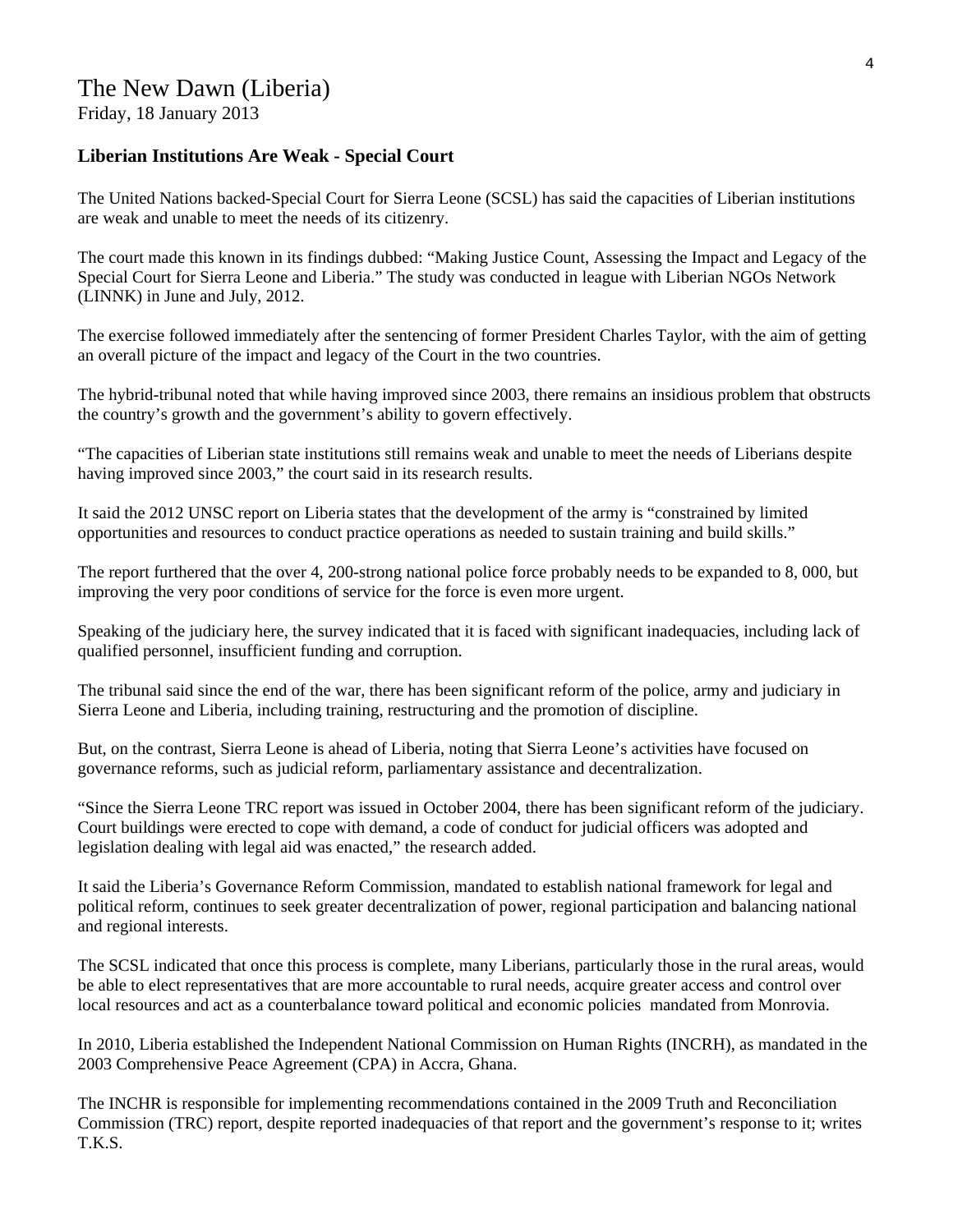#### Human Rights Watch

Friday, 18 January 2013 Press Release

#### **Ghana: Ensure Justice for Key Ivorian Suspect**

Provide Full Due Process Rights for Militia Leader Blé Goudé

(Nairobi, January 18, 2013) – Ghanaian authorities should ensure fair, credible justice for an Ivorian militia leader arrested on January 17, 2013, Human Rights Watch said today. The former leader of the Young Patriots militia, Charles Blé Goudé, is accused of serious crimes allegedly committed under his command during Côte d'Ivoire's 2010-2011 violent post-election crisis.

Former President Laurent Gbagbo appointed Blé Goudé as his youth minister in December 2010, formalizing a longstanding relationship between the Young Patriots and Gbagbo's security forces. Blé Goudé fled Côte d'Ivoire to Ghana in April 2011, and has been rumored to move among several West African countries since then. Ivorian authorities issued an arrest warrant against Blé Goudé in mid-2011 for violent crimes and economic crimes during the post-election crisis.

"For almost a decade, militiamen from Blé Goudé's Young Patriots terrorized northern Ivorians and West African immigrants in violence perpetrated on political and ethnic lines, with many victims beaten to death, shot, or burned alive at illicit checkpoints," said Corinne Dufka, senior West Africa researcher at Human Rights Watch. "Blé Goudé's arrest is a significant opportunity to continue the process of accountability for victims from one side of the crisis."

A key issue for Blé Goudé to answer is whether he incited crimes during the post-election period. On February 25, 2011, in a speech broadcast widely on national television and radio, Blé Goudé called on his followers to set up neighborhood roadblocks and "denounce" foreigners – a term the Gbagbo camp often used to signify northern Ivorians and West African immigrants. Human Rights Watch documented a sharp increase in violence by pro-Gbagbo militias, generally along ethnic or religious lines, in the days following Blé Goudé's speech.

It is unclear whether Ghana will seek to prosecute Blé Goudé domestically or extradite him. Before considering extradition proceedings to Côte d'Ivoire, Ghanaian authorities would have to satisfy their responsibilities under the Convention against Torture, and ensure that Blé Goudé would not be subject to torture or inhuman, cruel, or degrading treatment, Human Rights Watch said.

In a report published in November 2012, Human Rights Watch documented widespread inhuman treatment and some cases of torture in military detention sites in Abidjan, following security threats against Côte d'Ivoire in August and September. The UN assistant secretary-general for human rights and the Human Rights Council-appointed independent expert on human rights in Côte d'Ivoire have likewise reported in recent weeks on inhuman treatment and torture in Ivorian detention sites.

"Blé Goudé's arrest shows that Ghanaian authorities are taking steps to ensure the country will not be used as a safe haven from justice," Dufka said. "They now need to accord Blé Goudé his full due process rights, including ensuring that there is no credible risk of inhuman treatment or torture if they extradite him to Côte d'Ivoire."

The International Criminal Court (ICC) opened an investigation in October 2011 into serious crimes committed in Côte d'Ivoire. In November 2011, the Ivorian government surrendered Gbagbo to The Hague, where he faces four counts of crimes against humanity. In October 2012, the court unsealed an arrest warrant against the former first lady, Simone Gbagbo, for crimes against humanity, alleging that she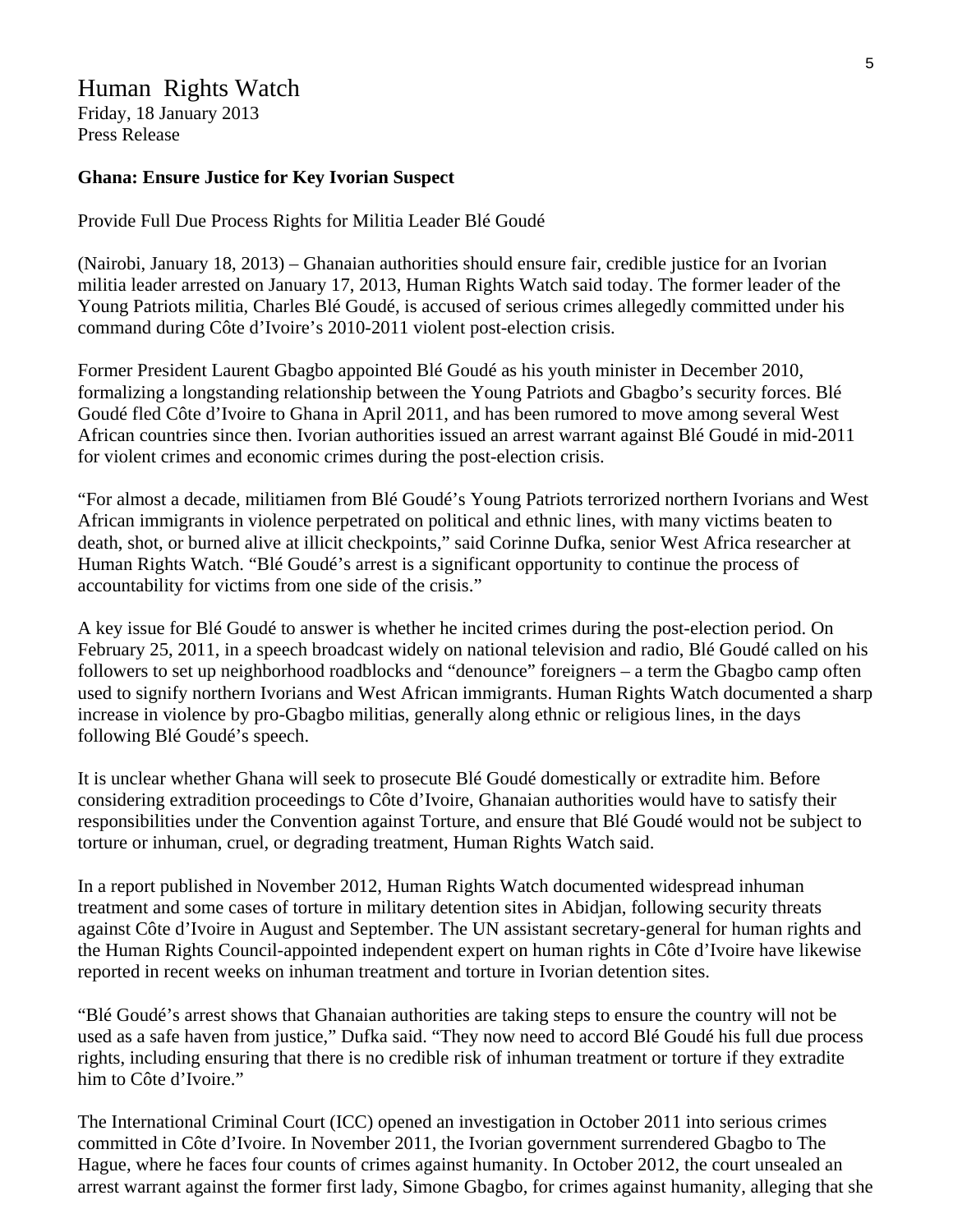acted as Laurent Gbagbo's "alter ego" in overseeing atrocities in Côte d'Ivoire. She remains in custody in Côte d'Ivoire, where she is being tried for genocide, among other crimes, for acts committed during the post-election crisis. The ICC has yet to publicly issue any other arrest warrants for crimes committed in Côte d'Ivoire, including against anyone from the Ouattara camp.

Since the end of the post-election crisis in May 2011, the Ivorian government has repeatedly promised impartial justice for the grave crimes committed by both pro-Gbagbo forces and pro-Ouattara forces. Civilian and military prosecutors have collectively charged more than 150 individuals with post-election crimes. However, none of those arrested, much less charged, with violent crimes (crimes de sang, in French) come from the pro-Ouattara forces.

"While the arrest of Blé Goudé continues the important steps toward justice for the grave crimes committed by pro-Gbagbo forces, victims on the other side remain without recourse to justice in Côte d'Ivoire or at the ICC," Dufka said. "The one-sided justice for Côte d'Ivoire's post-election violence needs to swiftly change if the Ouattara government is to break from Côte d'Ivoire's dangerous legacy of impunity."